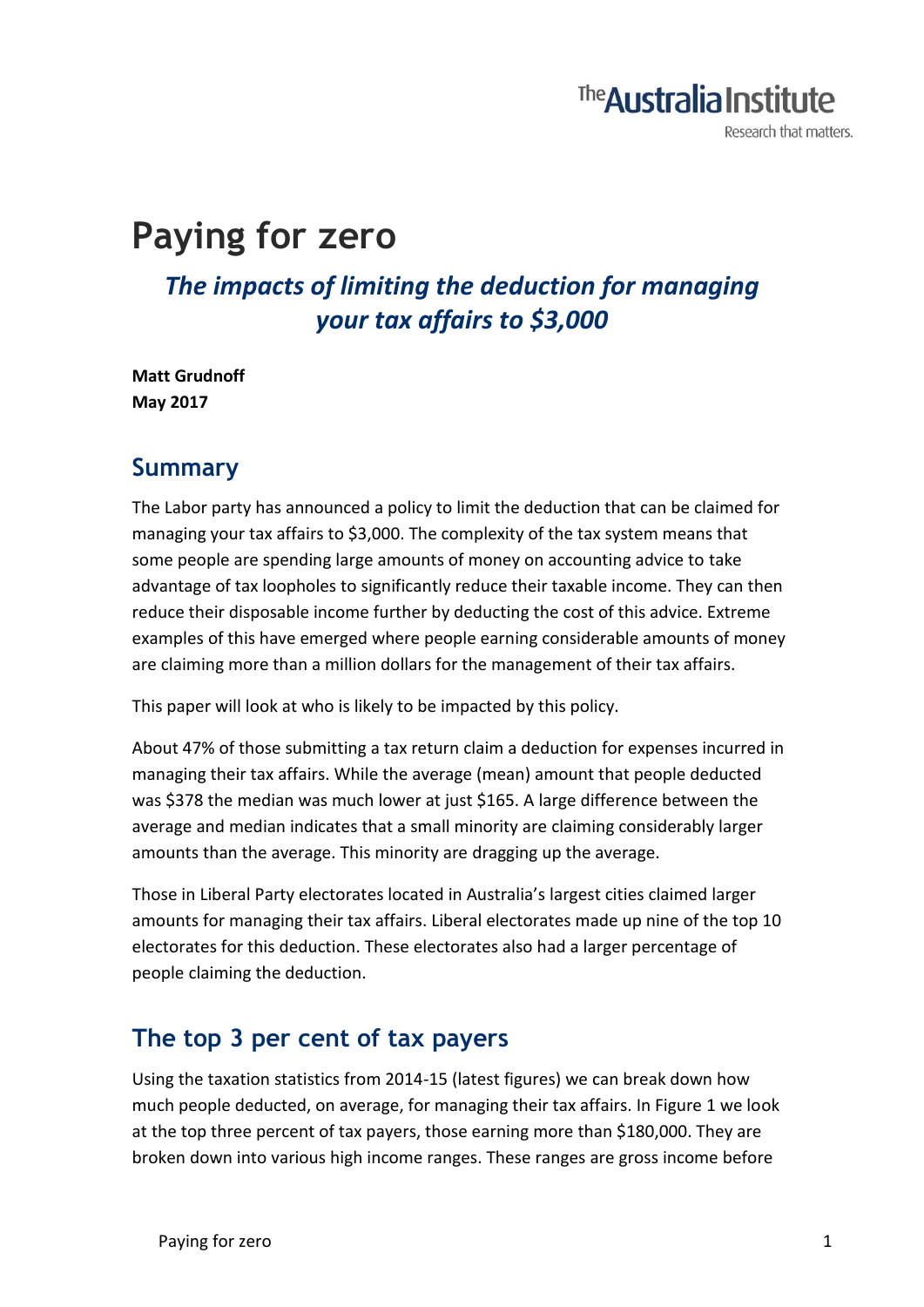deductions. It shows that people that have a gross income of between \$180,001 and \$250,000 deducted on average \$832 for managing their tax affairs. The average amount deducted then rises to reach \$12,657 for people earning more than a million dollars.



**Figure 1 – High income earners deductions for managing tax affairs**

Source: Taxation statistics 2014-15, Table 10. The number in white shows the number of people claiming the deduction in that tier.

So while the average for all people submitting a tax return is just \$378, it is considerably more for high income earners – up to \$12,657 for those earning more than a million dollars a year.

#### **Paying no tax**

High income earners who have managed to reduce their taxable income to below the tax free threshold deduct even more for managing their tax affairs. These high income earners have found deductions that are large enough that they do not pay tax.

Figure 2 shows the average deductions for managing tax affairs for those with large gross incomes who paid no tax.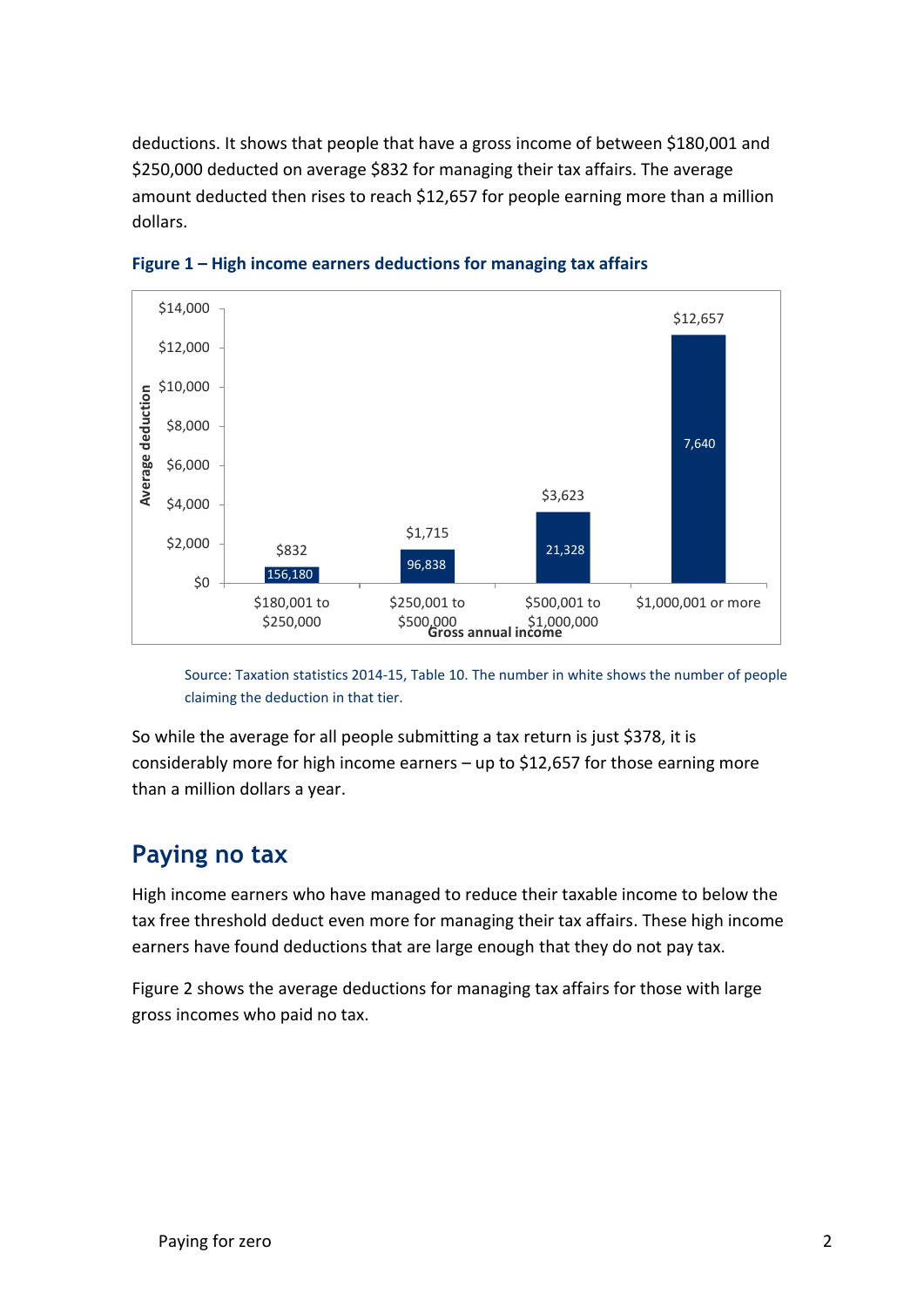



Source: Taxation statistics 2014-15, Table 10. The number in white shows the number of people claiming the deduction in that tier.

This small number of individuals spent considerable amounts managing their tax affairs. Those earning between \$180,001 and \$250,000 spent on average \$61,851. Those earning more than a million dollars deducted on average just over a million dollars for managing their tax affairs.

# **Cost of managing tax affairs for top half of tax payers**

If we look at the top 50% of tax payers by gross income we see that people in most income brackets deduct very little for managing their tax affairs. It is only those on very high incomes that claim considerable amounts.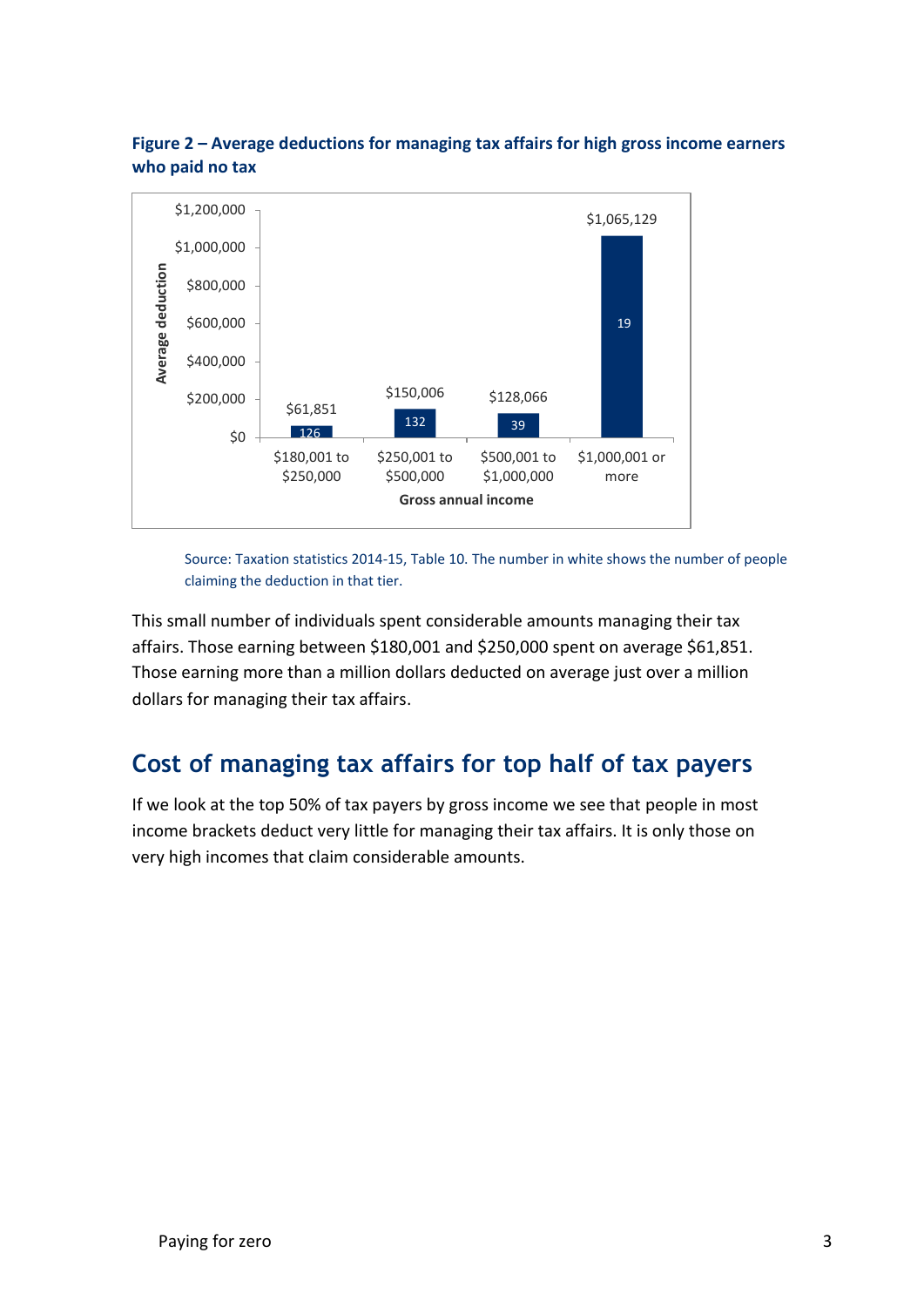



Source: Taxation statistics 2014-15, Table 10

This graph shows that only those on very high incomes are likely to be negatively affected by restricting deductions for managing tax affairs to \$3,000.

# **Cost of managing tax affairs by electorate**

We can also look at the deduction for managing tax affairs by electorate. Table 1 shows the 10 electorates claiming the largest average deduction for managing tax affairs for those who made the deduction. It also shows the percentage of those submitting a tax return that made a deduction in each electorate.

| Rank           | <b>Electorate</b>  | <b>State</b> | <b>Party</b> | Avg cost of<br>managing<br>tax affairs | % claiming<br>deduction | Representative                                                                                       |
|----------------|--------------------|--------------|--------------|----------------------------------------|-------------------------|------------------------------------------------------------------------------------------------------|
| 1              | <b>Higgins</b>     | <b>VIC</b>   | Liberal      | \$2,121                                | 44.3%                   | Kelly O'Dwyer<br>(Assistant Treasurer<br>/ Minister for<br>Revenue and<br><b>Financial Services)</b> |
| $\overline{2}$ | Wentworth          | <b>NSW</b>   | Liberal      | \$1,235                                | 48.4%                   | <b>Malcolm Turnbull</b><br>(Prime Minister)                                                          |
| 3              | Melbourne<br>Ports | <b>VIC</b>   | Labor        | \$1,156                                | 44.3%                   | Michael Danby                                                                                        |

| Table 1 - Top 10 electorates by average cost of managing tax affairs |  |  |
|----------------------------------------------------------------------|--|--|
|----------------------------------------------------------------------|--|--|